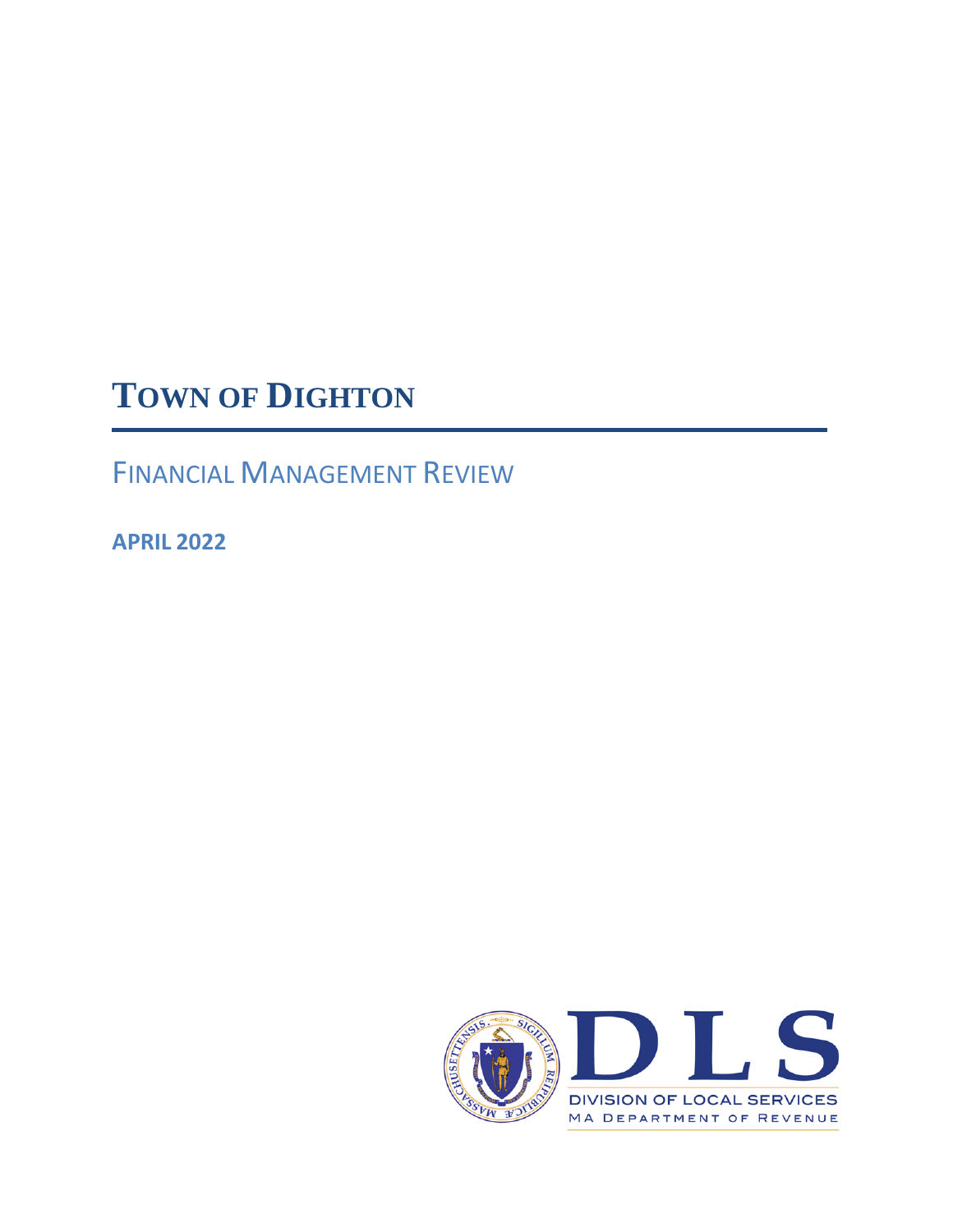**PREPARED BY:**

**Financial Management Resource Bureau | DLS**  [www.mass.gov/dls](http://www.mass.gov/dls)

Zack Blake, FMRB Bureau Chief Frank Gervasio, FMRB Project Manager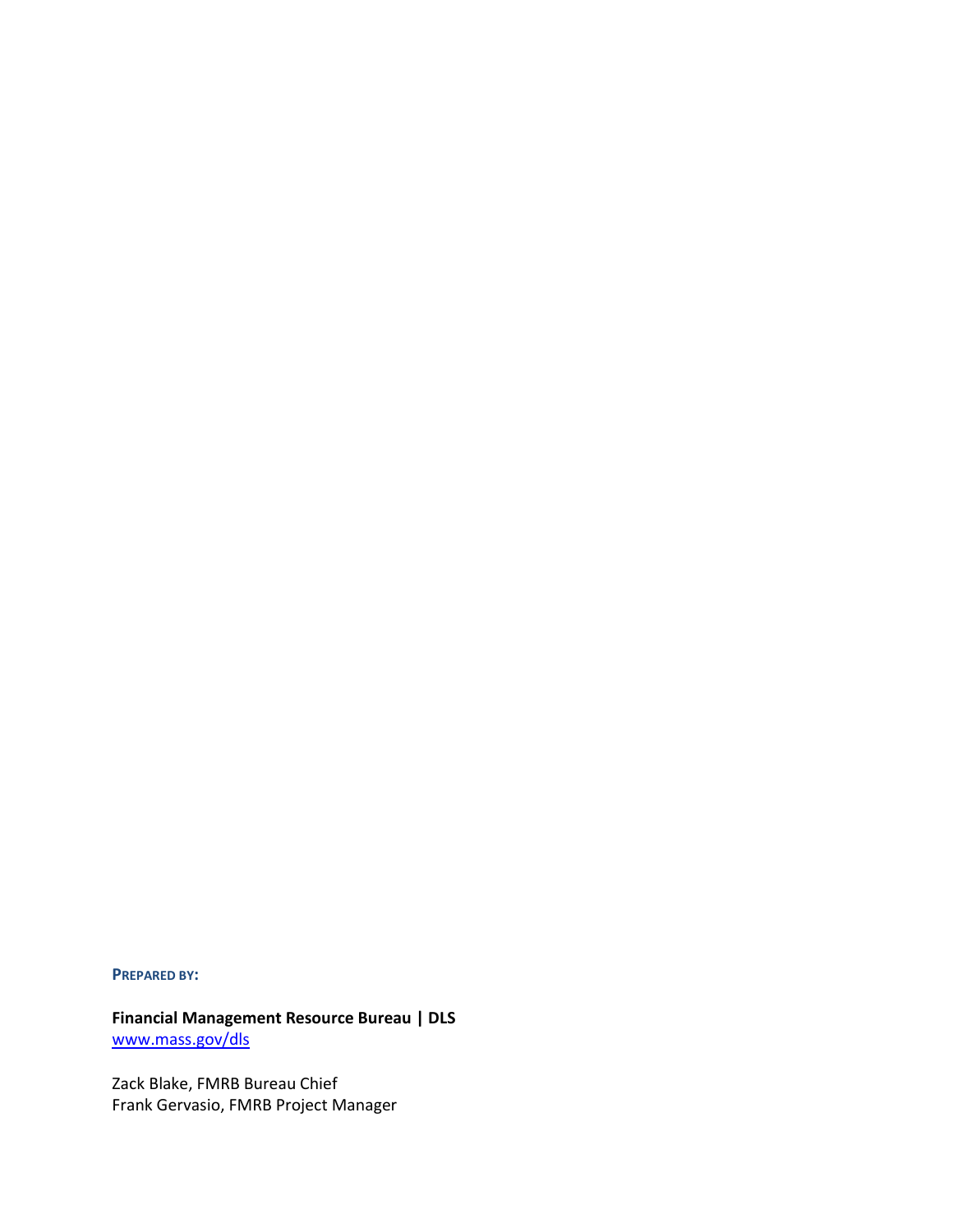

**Sean R. Cronin Senior Deputy Commissioner**

April 26, 2022

Board of Selectmen Town of Dighton 979 Somerset Avenue Dighton, MA 02715

Dear Selectmen,

I am pleased to present the enclosed Financial Management Review for the Town of Dighton. It is my hope that our guidance provides direction and serves as a resource for local officials as we build better government for our citizens.

If you have any questions regarding this report, please contact Zack Blake, Financial Management Resource Bureau Chief, at 617-626-2358 or [blakez@dor.state.ma.us.](mailto:blakez@dor.state.ma.us)

Sincerely,

Sean R. Cronin Senior Deputy Commissioner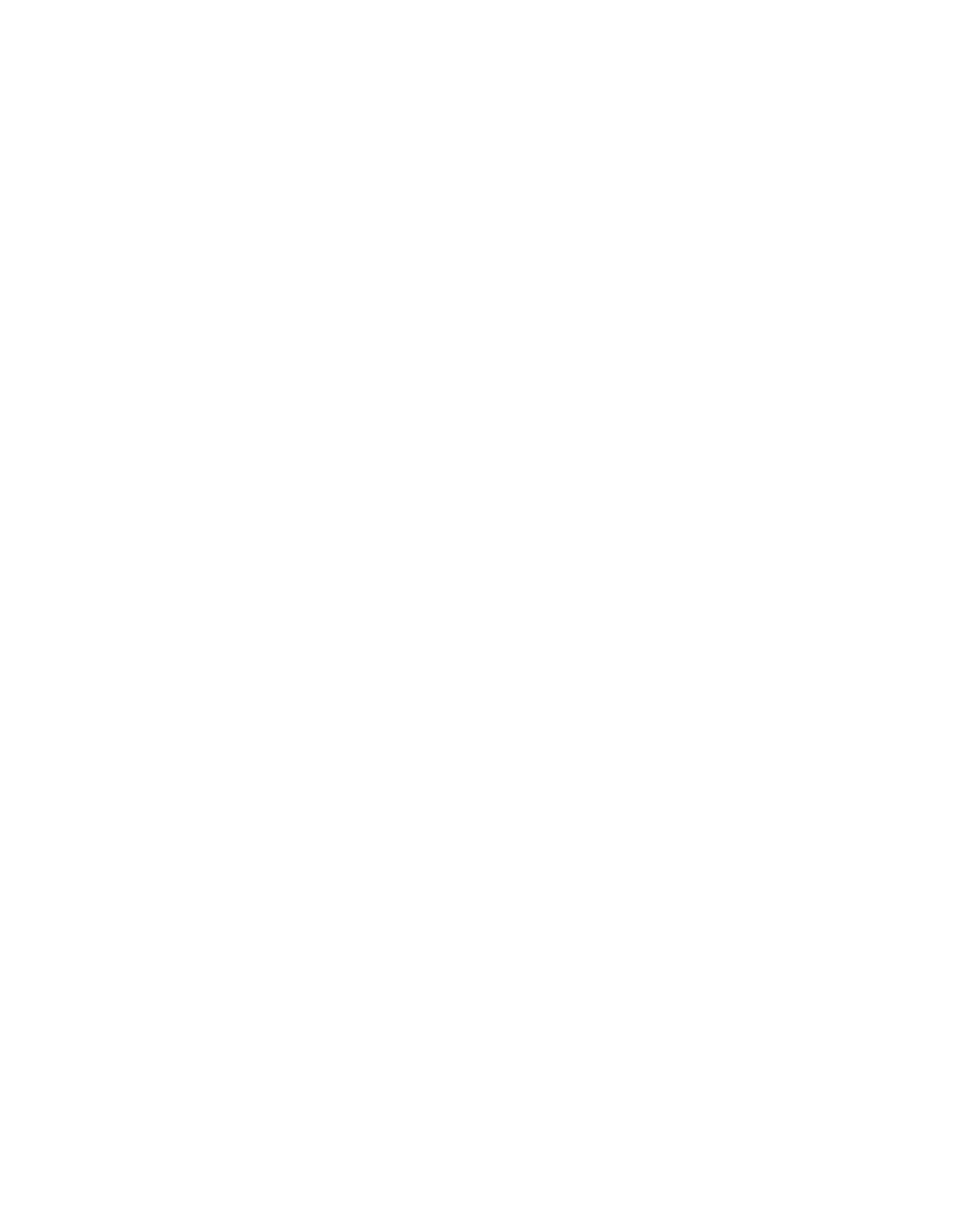## **TABLE OF CONTENTS**

| 1.  | Convert the Treasurer/Collector from an Elected Position to an Appointed Position 10 |  |
|-----|--------------------------------------------------------------------------------------|--|
| 2.  |                                                                                      |  |
| 3.  |                                                                                      |  |
| 4.  |                                                                                      |  |
| 5.  |                                                                                      |  |
| 6.  |                                                                                      |  |
| 8.  |                                                                                      |  |
| 9.  |                                                                                      |  |
| 10. | Prioritize Training and Professional Development Opportunities for Staff  17         |  |
| 11. |                                                                                      |  |
|     |                                                                                      |  |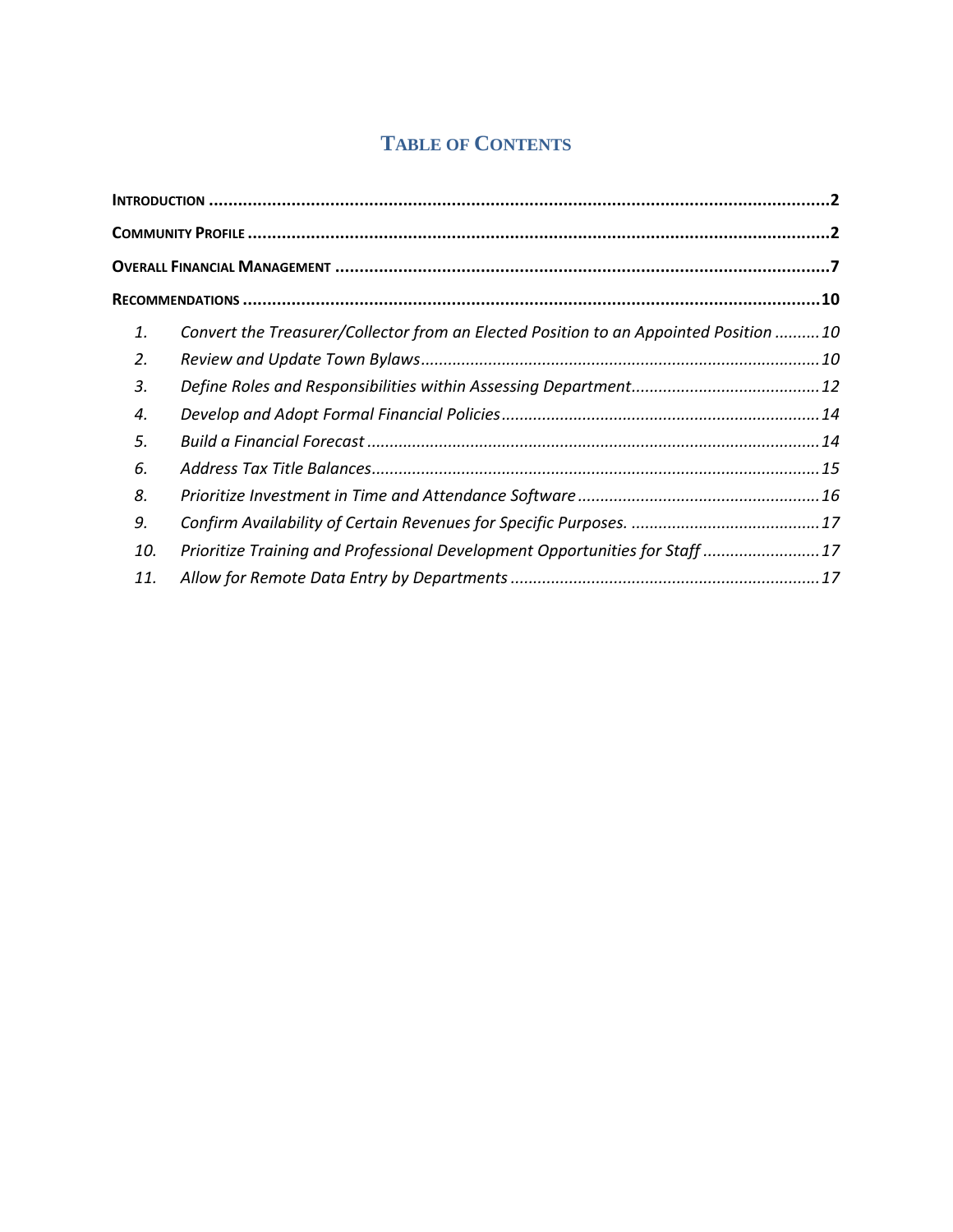#### **INTRODUCTION**

<span id="page-5-0"></span>At the request of the board of selectmen, the Division of Local Services (DLS) completed this Financial Management Review of the Town of Dighton. The review's scope encompassed government structure, fiscal planning, financial policies, and operational practices of the town's financial offices. During the course of our review, we spoke with both elected and appointed staff and policy makers, including selectmen, finance committee members, and staff from the town administrator, treasurer/collector, town accountant, and assessor's offices.

## **COMMUNITY PROFILE**

<span id="page-5-1"></span>Dighton is a relatively small town of 7,891 citizens located in Bristol County, situated 12 miles from the intersection of Interstate 495 and Route 24, and 16 miles from the intersection of Interstates 95 and 495. The city of Taunton is to its north, while its eastern border is the Taunton River. The town's FY2022 average single family tax bill totaled \$5,531, which was 15% below the statewide average of \$6,535. The total equalized valuation, which represents the full and fair cash value of all property in town, per capita was \$143,555, \$202,012 below the statewide average. Nearly 80% of the town's tax base is comprised of residential and open space property.

The town's tax levy accounted for 75% of operating revenues for FY2022. In addition to the levy, the amount of free cash spent accounted for 7.4% of the budget, local receipts 8%, and state aid 3.5%.



**Fiscal Year 2022 Operating Revenues by Source**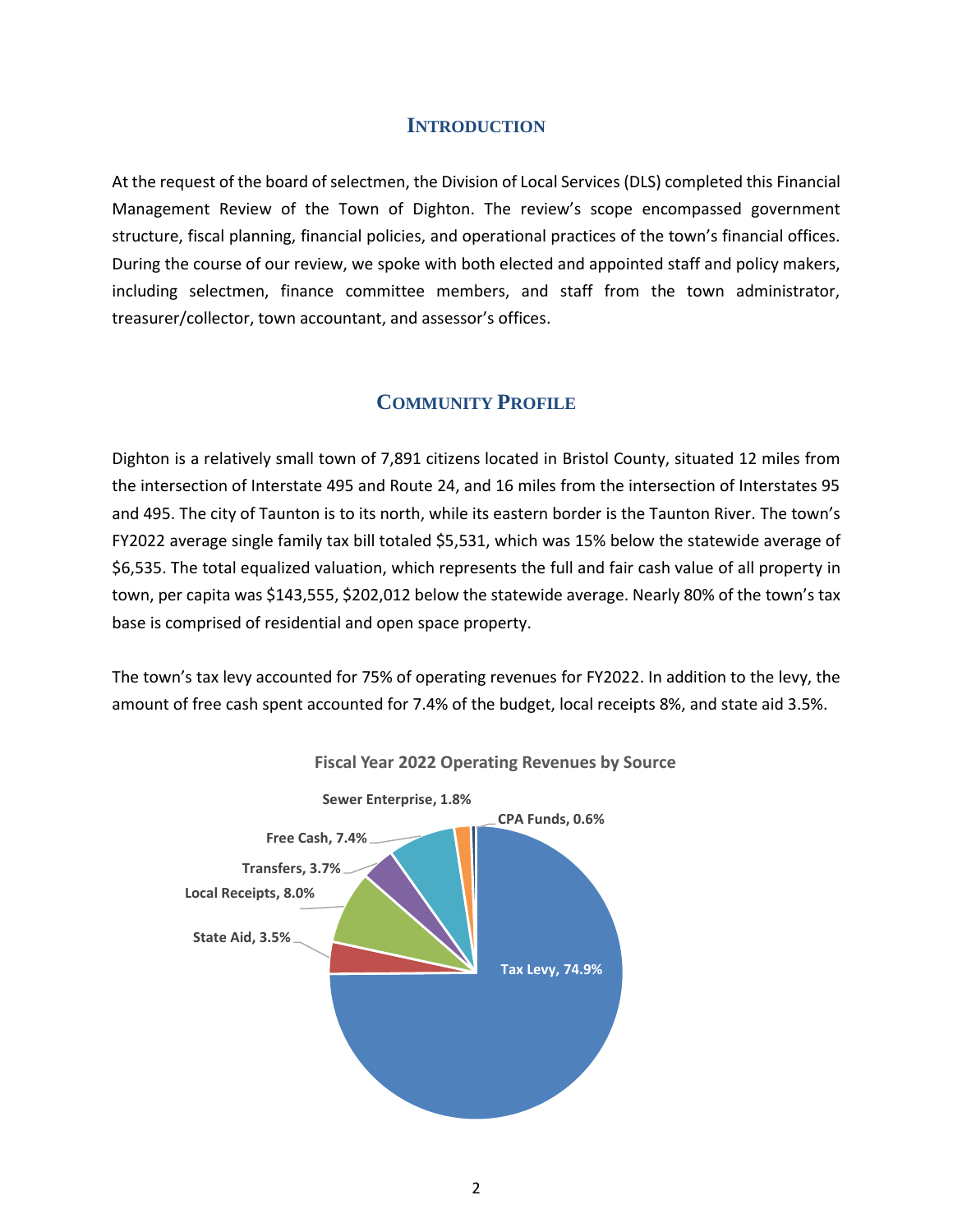

Dighton's total uncollected receivables as a percent of its tax levy sits at 10.2%:

In FY2021, 53.8% of the town's \$22.5 million in expenditures were tied to education. Public safety (17.1%), health insurance, pension obligations and other fixed costs (8.9%), and public works (7.6%) were other major areas of expense.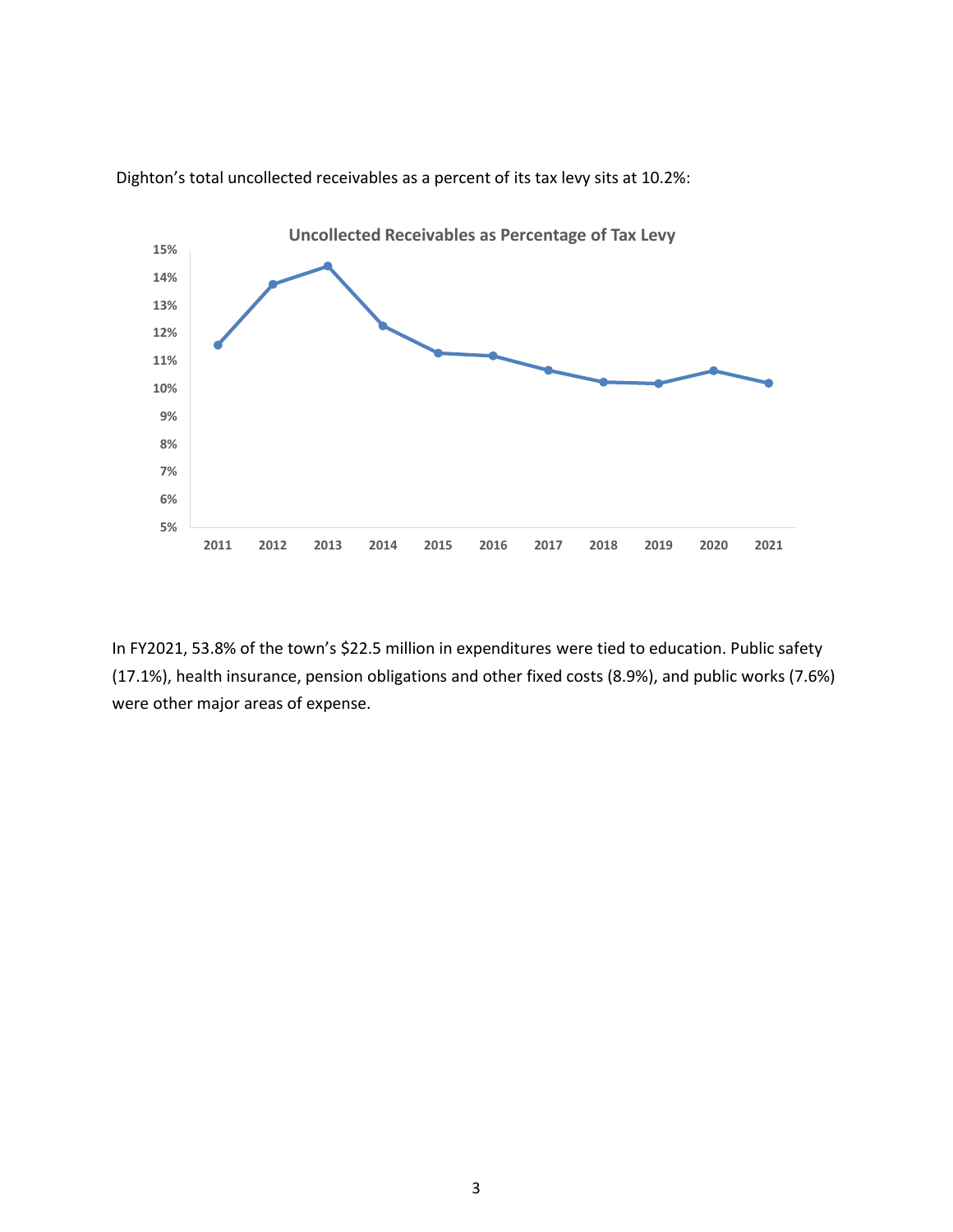

Dighton is a member of Dighton-Rehoboth Regional School District, as well as the Bristol-Plymouth Regional Technical School District and the Bristol County Agricultural High School. The Dighton-Rehoboth Regional School District operates an elementary and middle school in each member town, as well a regional high school. The other districts serve only high school students. The table below shows the total assessments from each district in recent years:

| <b>District</b>       | <b>FY17</b> | <b>FY18</b> | <b>FY19</b>  | <b>FY20</b>  | <b>FY21</b>  | <b>FY22</b>  |
|-----------------------|-------------|-------------|--------------|--------------|--------------|--------------|
| Dighton-Rehoboth      | \$9,074,959 | \$9,354,021 | \$10,845,631 | \$10,876,434 | \$11,064,720 | \$11,090,846 |
| <b>Bristol County</b> | \$53.676    | \$48.691    | \$53.291     | \$34.755     | \$26.587     | \$101,001    |
| Bristol-Plymouth      | \$349,843   | \$528,909   | \$621,714    | \$671,374    | \$821,280    | \$1,060,859  |
| Total                 | \$9,478,478 | \$9,931,621 | \$11,520,636 | \$11,582,563 | \$11,912,587 | \$12,252,706 |

While the Dighton-Rehoboth Regional School District continues to account for the vast majority of the town's total educational cost, the assessments from the other two districts have grown proportionally in recent years: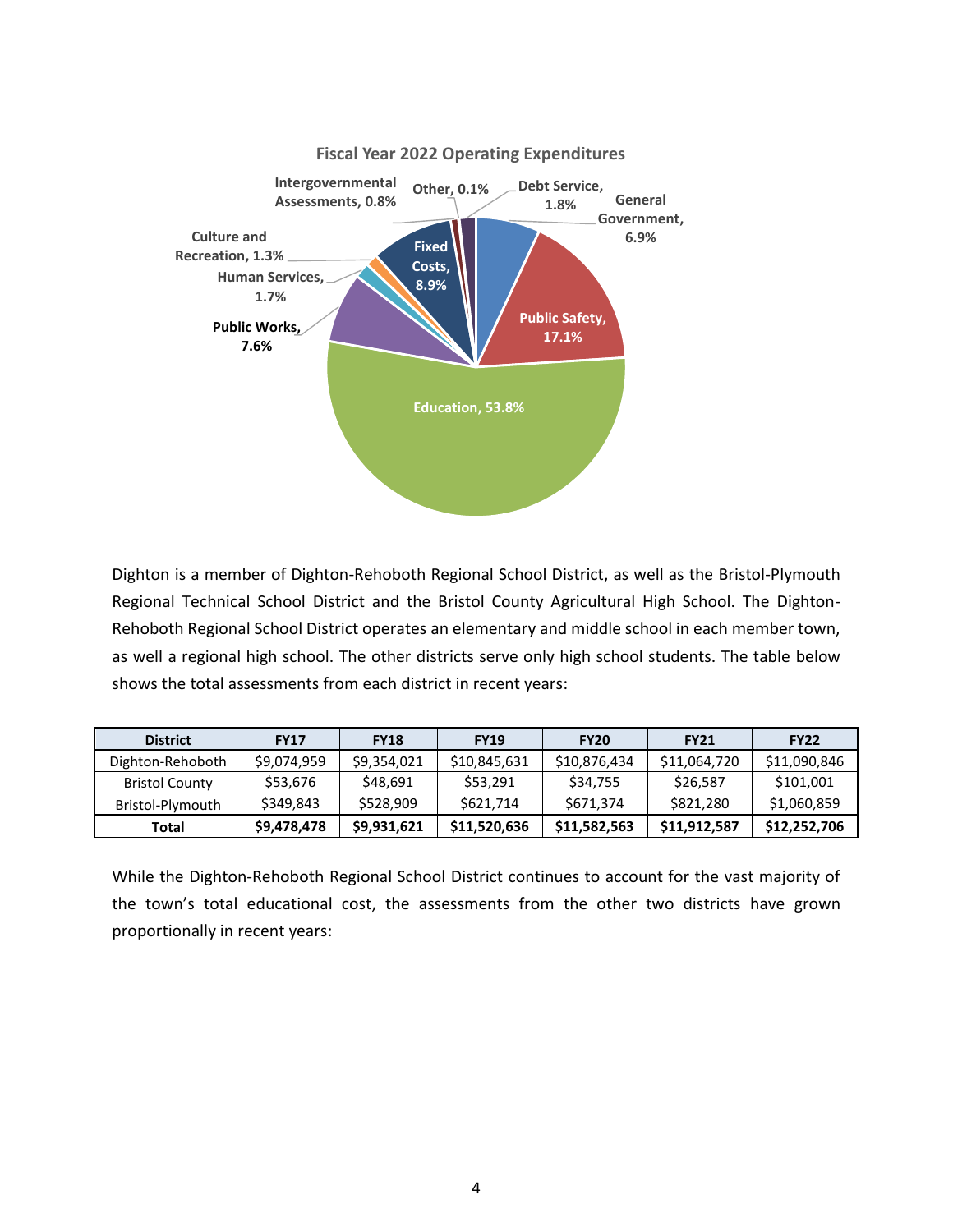

The town has built and maintained strong reserve levels. Despite a decline since Fiscal Year 2018, combined free cash and general stabilization fund levels have remained relatively high:



These totals exclude the town's capital stabilization fund, which Dighton began funding in FY2017. The end-of-year balance for this fund totaled \$883,019 for FY2021.

Local officials in Dighton have intentionally limited the amount of long-term debt the town carries on its books. The town's debt service as a percentage of operating expenditures accounts for under 2% of the total budget. In 2018, the town issued \$4.7M in bonds to finance the construction of a new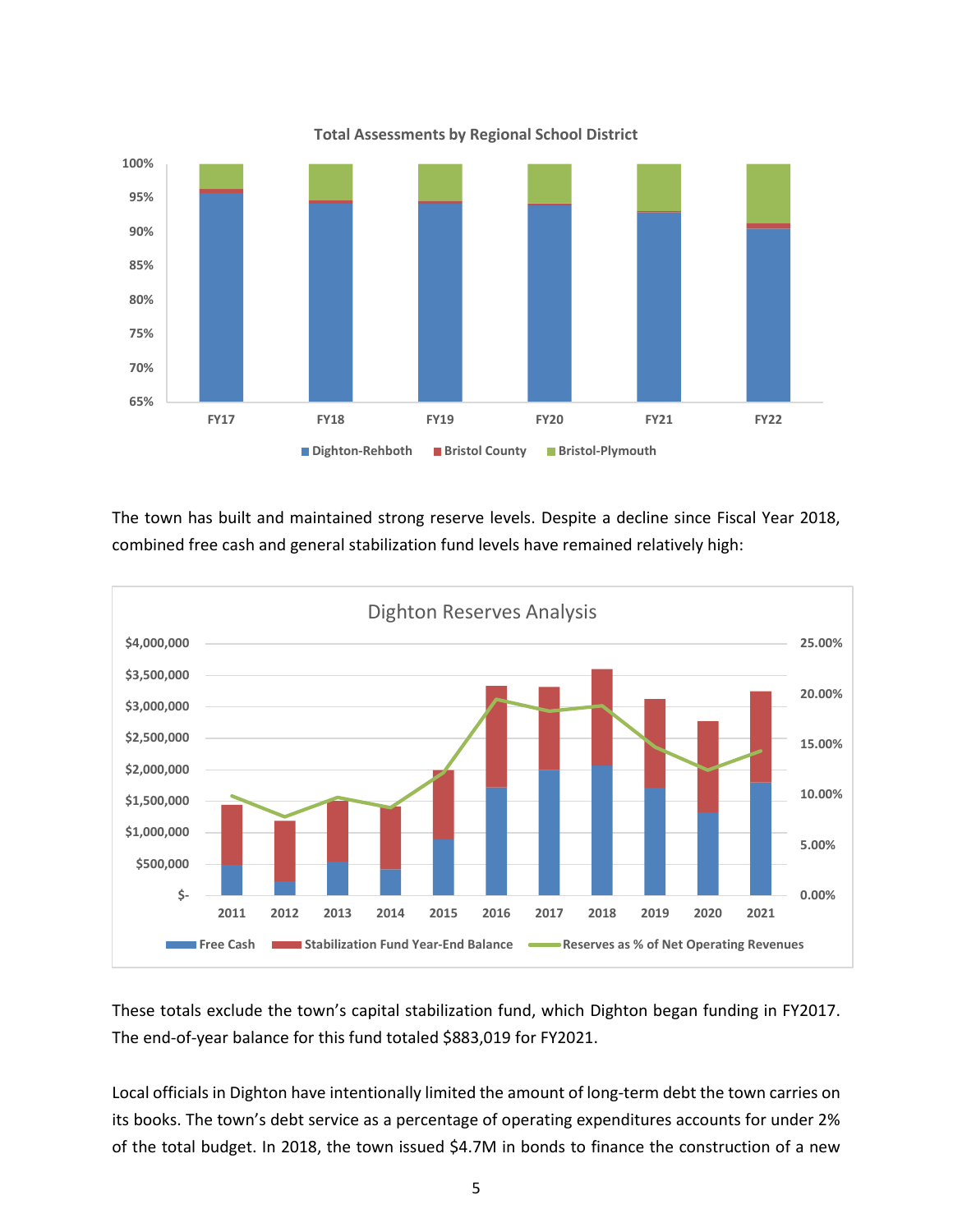police station, which was funded through a debt exclusion. Moody's assigned an Aa3 rating for the bonds, citing "a limited-sized tax base with above average wealth and income levels, a healthy financial position with conservative management, low debt burden and manageable pension liability." Residents also previously approved two debt exclusions for the town's share of the Dighton-Rehoboth Regional School District construction costs: \$5.7M in 2006 to fund the repair and remodeling of the regional high school and \$2.6M in 2016 to support roof repairs for various district schools.

The chart below displays annual exclusion amounts by type, whether for town or the regional school district projects, since FY2015. Note that the regional school district related exclusion amounts forecasted beyond FY2023 are projected based on debt schedules provided by the town and Dighton's recent proportional share of associated payments.



Dighton's Excess Levy capacity, which is the difference between the levy limit and the amount of real and personal property taxes actually levied in a given year, has grown since FY2017. However, this increase is directly tied to the town's use of free cash, a onetime revenue source, to offset the annual impact of a debt exclusion approved by taxpayers in 2018 to fund construction of the new police station. Any reduction in free cash appropriated for this purpose would therefore reduce the town's amount of excess capacity and increase property tax bills.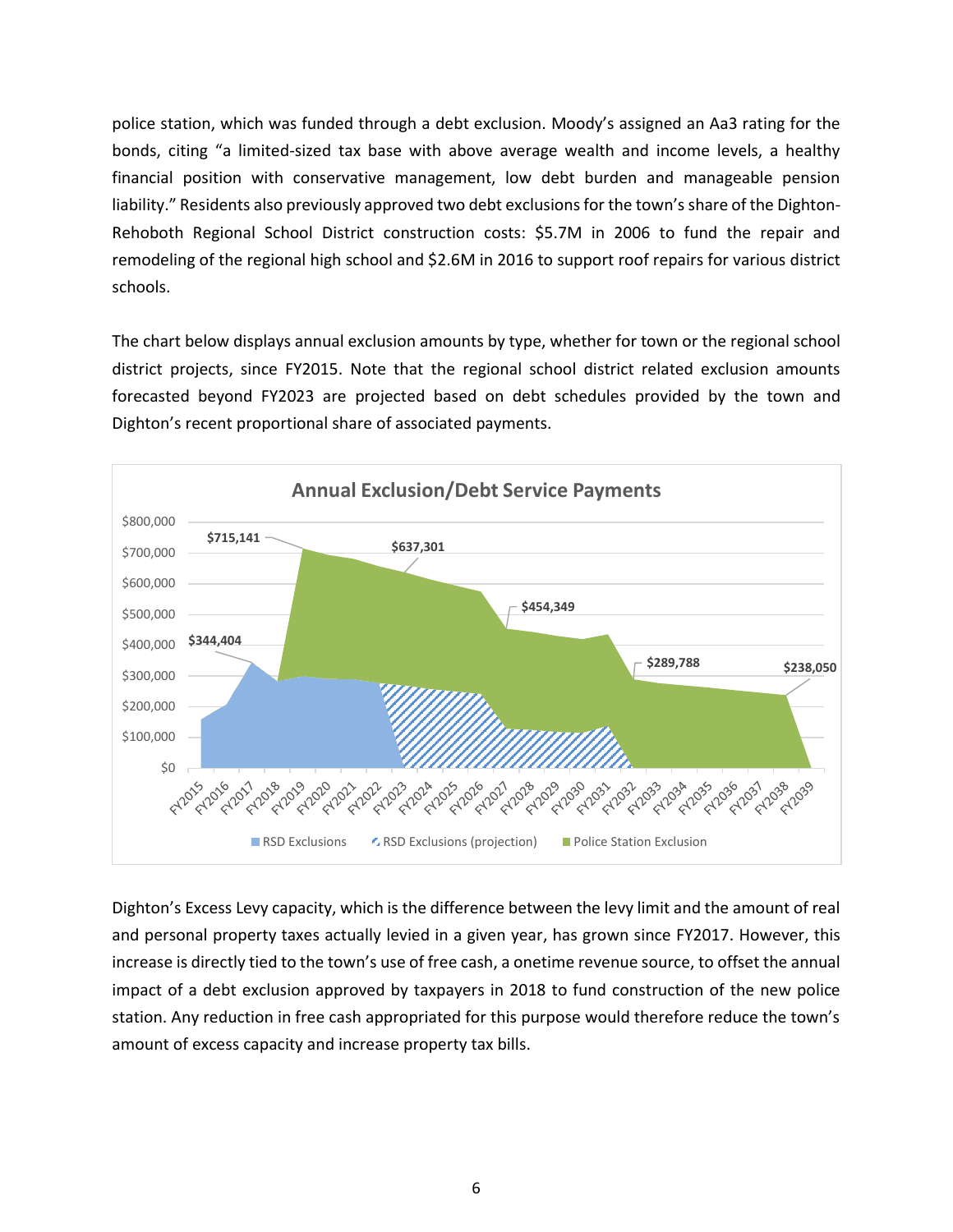

Unfortunately, there is reason to believe that Dighton's typical amount of certified free cash might decline beginning in FY2023. Pandemic related spending freezes, associated departmental turnbacks, and one-time federal aid that have led to increased levels of free cash for Dighton and across the Commonwealth that are likely to drop-off going forward.

## **FINANCIAL MANAGEMENT OPERATIONS**

<span id="page-10-0"></span>Dighton is governed by an open town meeting-board of selectmen form of government. The elected three-member board of selectmen serves as the town's chief executive. In this role, selectmen appoint and oversee the town administrator, who functions as the chief administrative officer of the town. The town administrator "plans, coordinates and administrates the activities of Town Departments, commissions, board, and offices under the jurisdiction of the town", per his job description and is also the town's personnel administrator and chief procurement officer. The current town administrator is the second individual to hold the job, beginning the role in February 2021, since the position was created in 2015.

The board of selectmen appoints the town accountant, who works under the supervision of the town administrator. The current town accountant was hired in 2021 and previously served as a municipal auditor. She oversees the payroll and accounts payable processes, which are paper based and don't allow for remote entry of payment data by department heads or staff. The town accountant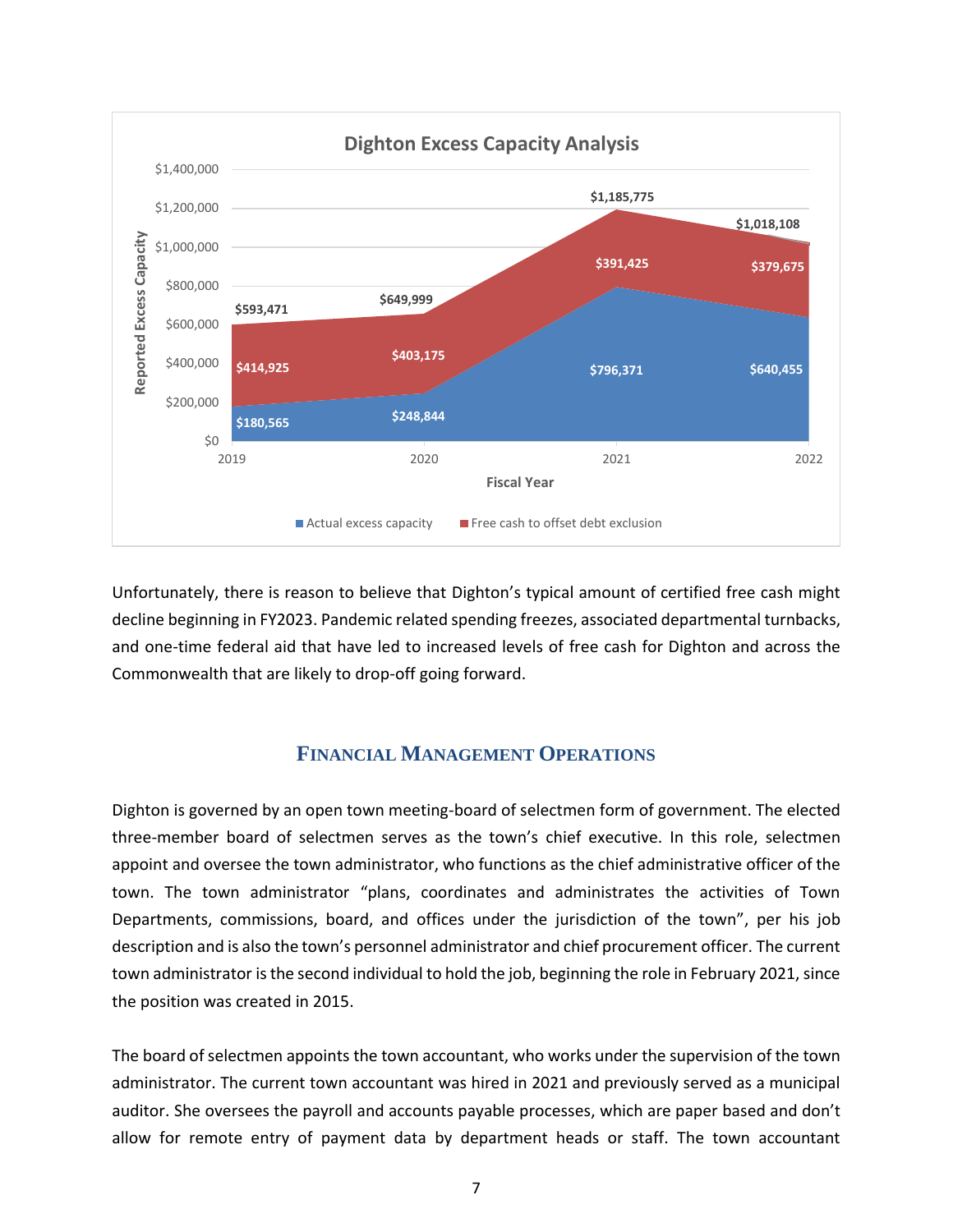supervises the assistant town accountant, who supports her with these responsibilities. Payroll is run on a weekly basis, and while not mandated, most employees receive payment via direct deposit. As part of the payroll process, the assistant town accountant reviews all employees' printed timesheets, which are then each individually signed by the town accountant. The accountant then prepares a payroll report that is given to the treasurer/collector and read aloud to another staff member for entry into the town's financial software. The town has worked with a consultant for many years to calculate withholdings, produce W2s, and cut payroll checks. The town accountant also leads the preparation of the town's Tax Rate Recapitulation and the Schedule A that are submitted to the Division of Local Services (DLS) within the Department of Revenue (DOR).

The town has contracted with Roselli & Clark since at least FY2016 for its annual independent audit. The most recent management letter noted three findings. First, there are small residual balances left from performance bond and conservation deposits. Second, the town has unpaid motor vehicle excise receivables dating back to 2006, with the balance of unpaid excise from 2006-2011 at approximately \$19,000. Third, the police department was unable to provide receivable reports for police details for the second audit year in a row, and the reconciliation status of this account from 2019 to present is unknown. The management letter also noted that the auditors have encouraged the town to transition to bi-weekly payroll and to find a new method for tracking capital assets.

Dighton's treasurer/collector is elected. A recent ballot question to transition the role from elected to appointed was defeated 529 votes to 456 votes. The current treasurer/collector was first elected in 2008 and previously served as assistant treasurer/collector prior to being elected. She has been with the town for 22 years and recently announced that she would not be running for re-election. As treasurer/collector she is chiefly responsible for revenue collection and cash management, along with human resource-related functions, such as onboarding and offboarding employees, management of personnel records, and managing a manually based time and attendance tracking spreadsheet.

The treasurer/collector supervises a full-time assistant treasurer/collector and a part-time senior clerk who collects taxes, handles billing and warrants, and receives in-person payments and those by mail. The treasurer/collector receives department turnovers of receipts they collect on a weekly basis, which are accompanied by a standardized form, three copies of which are then kept—one by the department head turning over the funds, one by the town accountant, and the third by the treasurer/collector.

The treasurer/collector, as part of her cash management responsibilities, maintains a cash book that is reconciled to the town's bank statements and with the town accountant's general ledger each month. In addition, she reconciles receivables with the town accountant quarterly. The town operates on a quarterly billing cycle for property taxes, and tax bills are sent twice a year, by January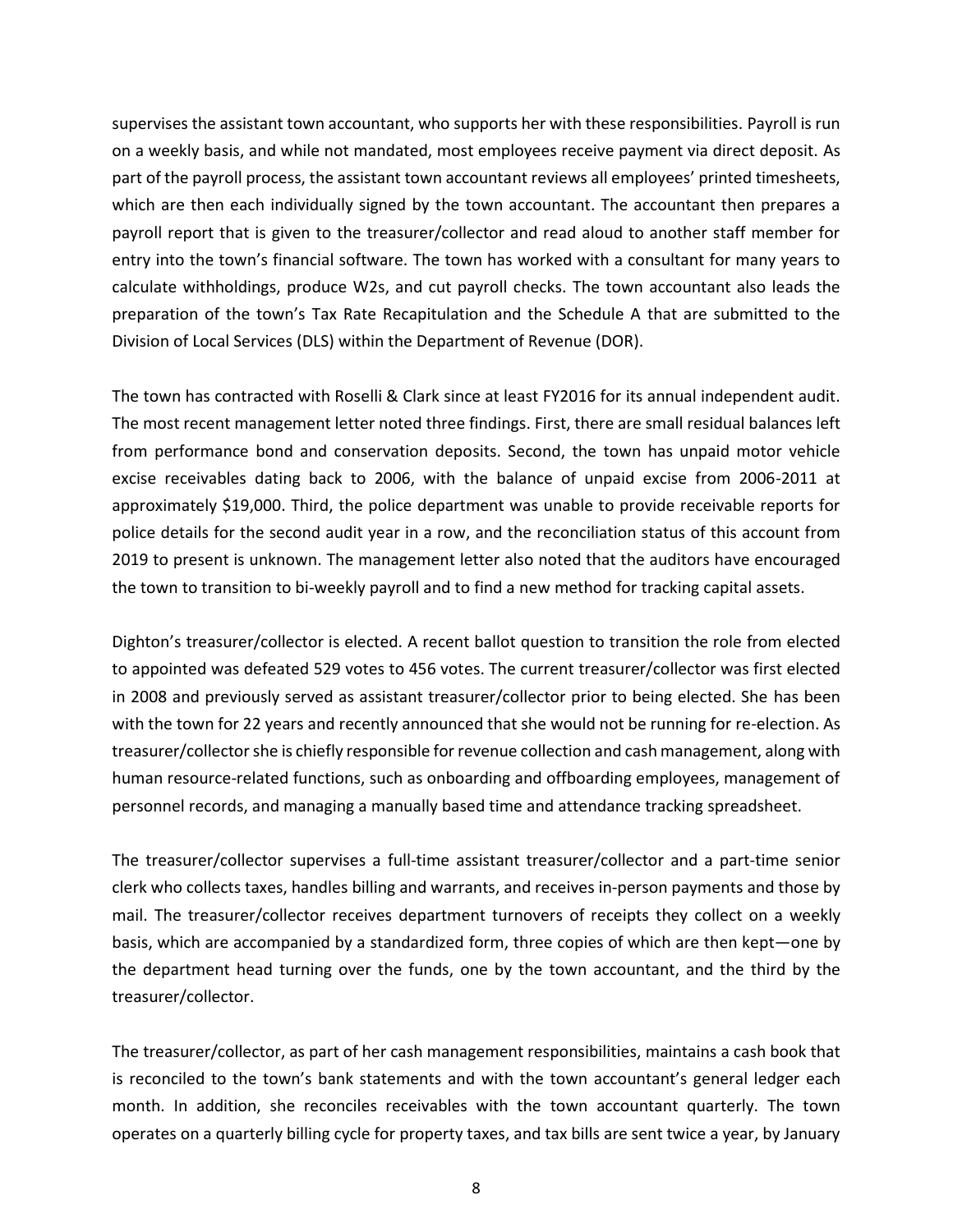1 and July 1. The July 1 mailing includes payment coupons for the first and second quarterly payments, and the January mailing includes coupons for the third and fourth quarterly payments.

The town's assessing operations are overseen by an elected three-member board of assessors. The town assessor, who is appointed by and reports to the board, manages an assistant assessor and senior clerk who assist her in her duties. The town assessor started in her role last year, previously working for a neighboring town in the past and beginning her new role with Dighton in 2021 following the retirement of the town's longtime assessor. The previous town assessor simultaneously served as the chair of the board of assessors.

The assessors' office performs inspections, processes abatements, exemptions, updates deed changes, and maintains the abutters' list. Two consultants have historically been paid to assist with commercial, residential, and personal property valuations. Tyler Technologies' Computer Assisted Mass Appraisal (CAMA) system is utilized as assessing software, and billing information is generated by the town's VADAR financial management software.

In the absence of a town bylaw or policy, the current town administrator coordinates the development of the town's operating budget. While the assessors are consulted about new growth, there is no formal forecasting process that influences budget guidance or its development. It is generally agreed across town management that the budget process is driven with an "expense first" mindset, rather than reviewing what revenues are projected to be available to fund expenditures.

To begin the budget process, the town administrator distributes budget request packets to department heads at the end of the calendar year, collects them back in January, and then passes on a consolidated packet of budget requests to the town's seven-member finance committee for review. The finance committee then meets with department heads to review their requests. Departmental requests are also reviewed by the board of selectmen. The town meeting warrant includes recommendations by both the board of selectmen and finance committee on all finance-related articles, which are read aloud by the finance committee at the spring town meeting.

Dighton historically had not maintained a formal capital improvement plan. However, the current town administrator and the recently established capital outlay committee have begun formalizing a process this fiscal year, which involves a request and review process similar to the operating budget's development. Capital purchases and projects are traditionally funded by appropriations from free cash or the capital expenditures stabilization fund. Town policymakers have also discussed dedicating revenue from payment-in-lieu-of-taxes (PILOT) agreements for in-town solar farms and from marijuana cultivation facilities for capital projects.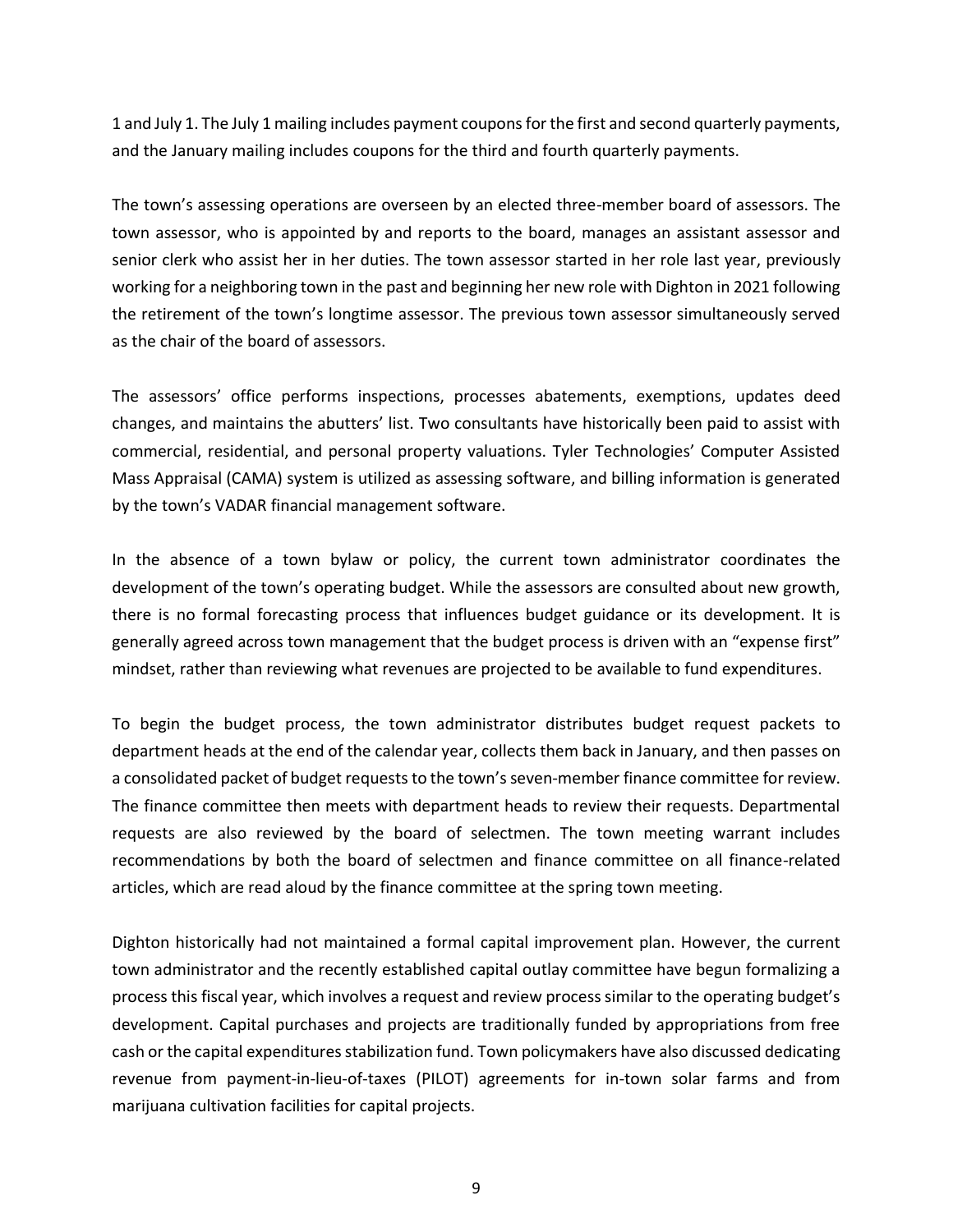The town is facing several large capital projects on the horizon. The original "Carnegie library" has been closed since the beginning of the COVID-19 pandemic and is in need of repair and renovations. The library now operates in a small modular unit and in the basement of the town hall. The town is also in need of a new fire station as well as water, sewer, and road improvements. Additionally, Dighton is currently contemplating a debt exclusion for a new school project. On March 5<sup>th</sup> voters of the Bristol-Plymouth Technical School District's member municipalities voted to approve a \$305M school construction project. While the Massachusetts School Building Authority (MSBA) will provide a \$125.5M grant to offset a portion of the costs, Dighton's 7.76% share of the project will amount to about \$800,000 in annual debt service over 30 years. The average impact to residents' tax bills is projected to be \$241.

From our vantagepoint, Dighton has a strong financial management team. The town has handled recent turnover well, and the town's professional staff and policymakers enjoy a collaborative relationship. This in and of itself positions Dighton well for the future. What is lacking, however, are tools needed to navigate the looming financial challenges the town now faces as a result of its significant capital needs and ongoing budget pressures. The following recommendations and sample financial policies accompanying this report are intended to assist Dighton as it continues its teamoriented approach to addressing these issues.

## **RECOMMENDATIONS**

#### <span id="page-13-1"></span><span id="page-13-0"></span>**1. Convert the Elected Treasurer/Collector to an Appointed Position**

We understand that town meeting recently rejected such a proposal to convert the elected treasurer/collector to appointed. However, we highlight that Massachusetts' communities have been moving toward appointed positions to improve financial accountability on a daily basis as well as to ensure that future treasurer/collectors have strong professional credentials and relevant experience. This trend has been driven by the strong belief that the treasurer/collector is a position in municipal government, like the accountant and assessor, that requires a specific skill set and, therefore, that the most qualified should be hired via a rigorous screening process. Lack of proficiency in these skills poses reputational, financial, and legal risks to the Town of Dighton. We recommend that local officials explore ways to address concerns held by residents. For example, the town could consider creating a special hiring committee to ensure an experienced candidate, without any bias or outside agenda, is ready to assume the necessary responsibilities.

While in practice, Dighton's treasurer/collector is one position, it is still technically two separate ones. Under the provisions of M.G.L. c. 41, §1B, the town can convert both positions to one appointed treasurer/collector's role by town meeting action and subsequent voter approval.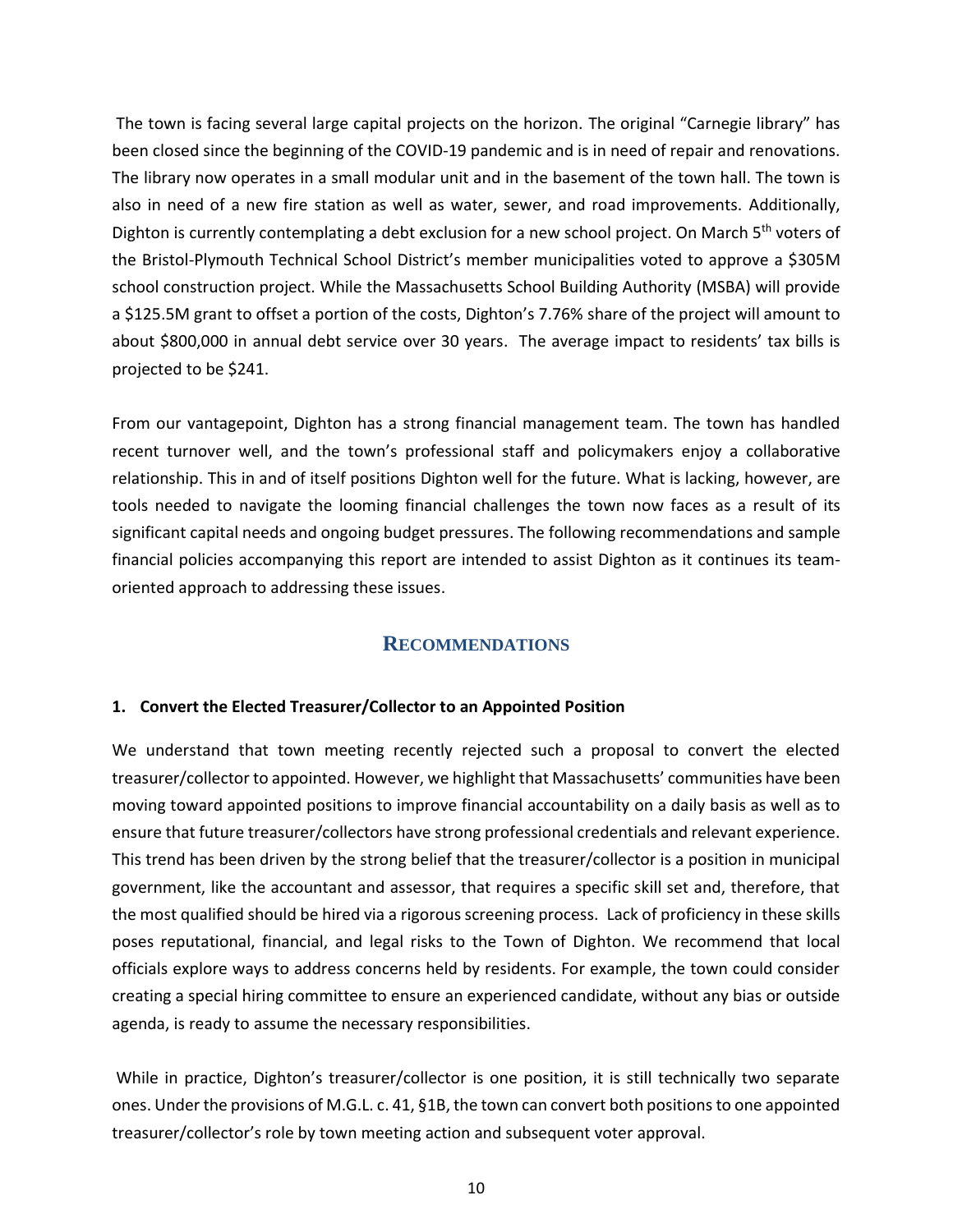#### **2. Review and Update Town Bylaws**

We recommend the town conduct a comprehensive review of its bylaws and make necessary updates to establish a formal and transparent framework of codes, polices, and procedures under which town government operates. Dighton currently relies on recent and past practices for guidance on the roles and responsibilities of its appointed and elected officials and committees, development of the annual operating budget, and other areas of fiscal oversight. While proposing updates to the current bylaws, local officials should use this opportunity to ensure that a strong financial management and oversight structure with clear lines of accountability are in place.

The revised bylaws should state the responsibilities of appointed and elected officials to build a transparent and lasting framework for the town to follow. All boards and committees should also have a defined purpose, membership, and length of terms set in bylaw. The town should also adopt a bylaw that codifies the entire budget process. The bylaw should establish a budget timeline, clearly define the responsibilities of various town officers in the process, and set out the order of tasks to be completed. The timeline should include major milestones such as:

- Complete and present preliminary revenue projections
- Develop guidelines for department submissions
- Distribute budget guidelines and prescribed forms to be completed by all departments
- Establish submission deadline
- Hold budget hearings
- Update revenue projections based on new information
- Prepare budget recommendations for town meeting
- Hold town meeting

As mentioned previously, the town administrator position is relatively new to Dighton. The current town administrator has taken responsibility for coordinating the budget process with the finance committee. We recommend he continue to be empowered to manage the budget's development. The town should also consider charging the town administrator with providing balanced budget recommendation to the finance committee for their review and consideration. This recommendation could also be included in the budget proposal presentation to town meeting, in addition to recommendations from the select board and finance committee.

The town could look to similar communities as a starting point for its own bylaw review. Benchmarking the town against other communities with similar socioeconomic and financial characteristics can be helpful when considering what organizational and fiscal management models may be worth considering. This exercise may also be beneficial when developing financial policies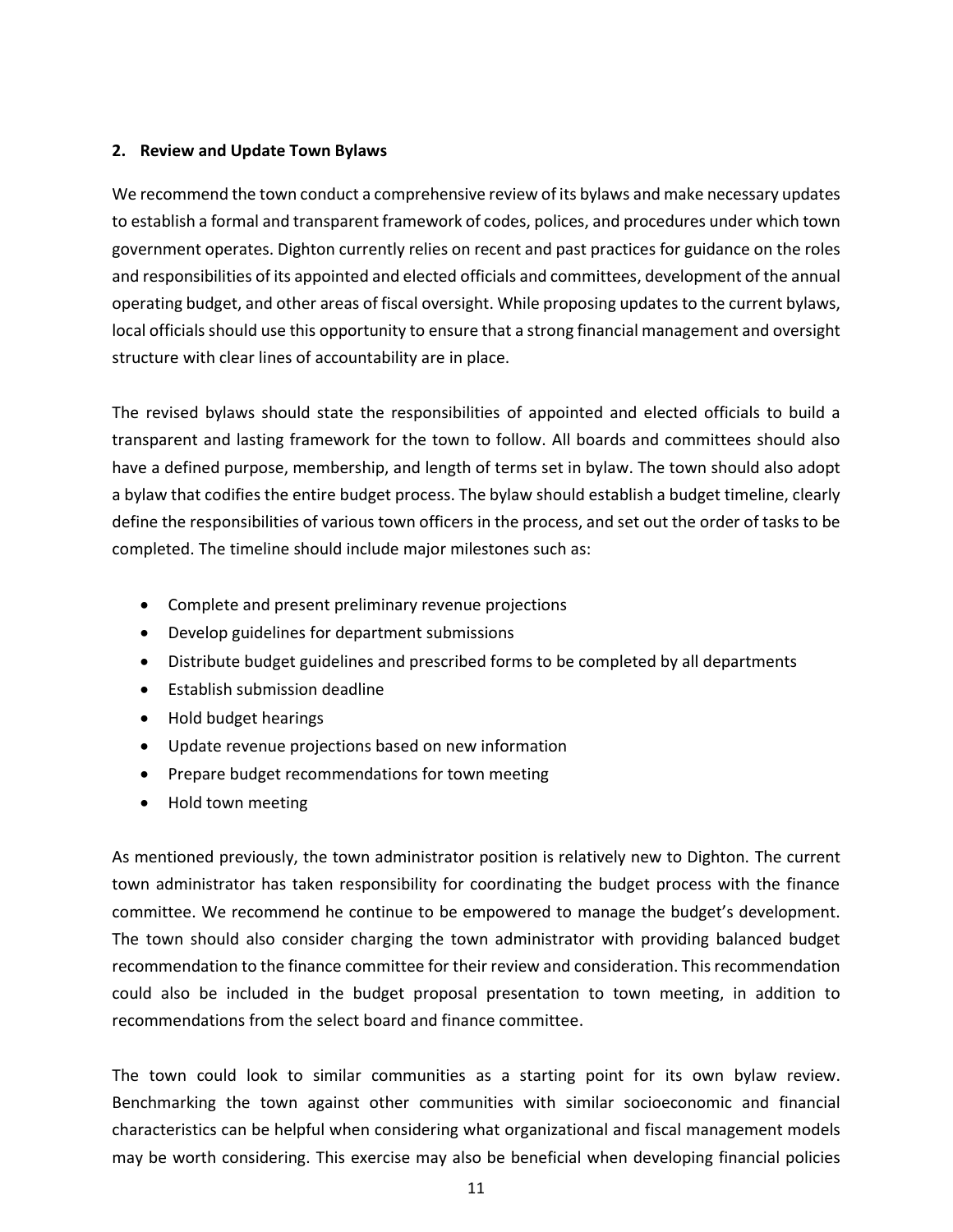and comparing the town's fiscal condition to others. Based on the below data points, these are the towns we consider to be Dighton's peers:

| <b>Municipality</b> | County           | 2019<br><b>Population</b> | 2021<br><b>RO%</b><br><b>Total</b> | of | <b>2020 EQV</b><br>Per<br>Capita | 2021<br>Total<br><b>Budget</b> | <b>School District</b> |
|---------------------|------------------|---------------------------|------------------------------------|----|----------------------------------|--------------------------------|------------------------|
|                     |                  |                           |                                    |    |                                  |                                |                        |
| Dighton             | <b>Bristol</b>   | 7,967                     | 87                                 |    | 145,969                          | 24,410,672                     | Regional               |
|                     |                  |                           |                                    |    |                                  |                                |                        |
| Berkley             | <b>Bristol</b>   | 6,851                     | 95                                 |    | 141,861                          | 24,463,843                     | Partially Regionalized |
| <b>Blackstone</b>   | Worcester        | 9,288                     | 80                                 |    | 115,776                          | 28,332,171                     | Regional               |
| Groveland           | Essex            | 6,849                     | 93                                 |    | 163,000                          | 22,733,773                     | Regional               |
| Halifax             | Plymouth         | 7,896                     | 90                                 |    | 134,216                          | 26,873,132                     | Partially Regionalized |
| Lancaster           | Worcester        | 8,082                     | 86                                 |    | 134,625                          | 25,489,076                     | Regional               |
| Mendon              | Worcester        | 6,223                     | 89                                 |    | 173,916                          | 22,026,982                     | Regional               |
| Merrimac            | Essex            | 6,960                     | 96                                 |    | 138,871                          | 22,047,861                     | Regional               |
| Rochester           | Plymouth         | 5,687                     | 87                                 |    | 193,384                          | 23,928,439                     | Regional               |
| Rowley              | Essex            | 6,473                     | 86                                 |    | 185,687                          | 26,511,986                     | Regional               |
| Rutland             | Worcester        | 8,938                     | 94                                 |    | 116,271                          | 25,594,176                     | Regional               |
| Southampton         | Hampshire        | 6,171                     | 93                                 |    | 136,339                          | 20,443,845                     | Partially Regionalized |
| Southwick           | Hampden          | 9,740                     | 86                                 |    | 123,656                          | 28,820,359                     | Regional               |
| Sterling            | Worcester        | 8,174                     | 88                                 |    | 153,692                          | 27,323,990                     | Regional               |
| Townsend            | Middlesex        | 9,506                     | 92                                 |    | 108,157                          | 26,393,365                     | Regional               |
| Upton               | Worcester        | 8,065                     | 94                                 |    | 164,085                          | 28,673,495                     | Regional               |
| Wenham              | Essex            | 5,278                     | 98                                 |    | 179,297                          | 24,635,342                     | Regional               |
| Williamstown        | <b>Berkshire</b> | 7,434                     | 88                                 |    | 141,890                          | 24,635,342                     | Partially Regionalized |

<span id="page-15-0"></span>For instance, one change the town should consider during this review is the term of its finance committee members. Currently, the Town Moderator appoints the board's members, all of whom serve concurrent terms. After a preliminary search of the above peer communities' practices, we found that at least 14 of the 17 had Finance Committee members that serve staggered terms. This is also in line with what we view as best practice. Staggered terms, the model Dighton uses for its select board and board of assessors, allow for greater continuity and knowledge transfer regarding the oversight of the town's financial management. We would recommend the members serve three-year staggered terms. In addition, if the town continues to struggle to fill the board's seats, it could consider reducing the total membership to five.

#### **3. Define Roles and Responsibilities within the Assessing Department**

As part of the bylaw review, we recommend that the town take concrete steps to establish a clear distinction between the roles and responsibilities of its appointed town assessor and the elected board of assessors. The prior town assessor also served simultaneously as chair of the board of assessors, and our understanding is that the town assessor before her also held both roles at the same time. The current town assessor began in the role in fall 2021 but does not serve on the board.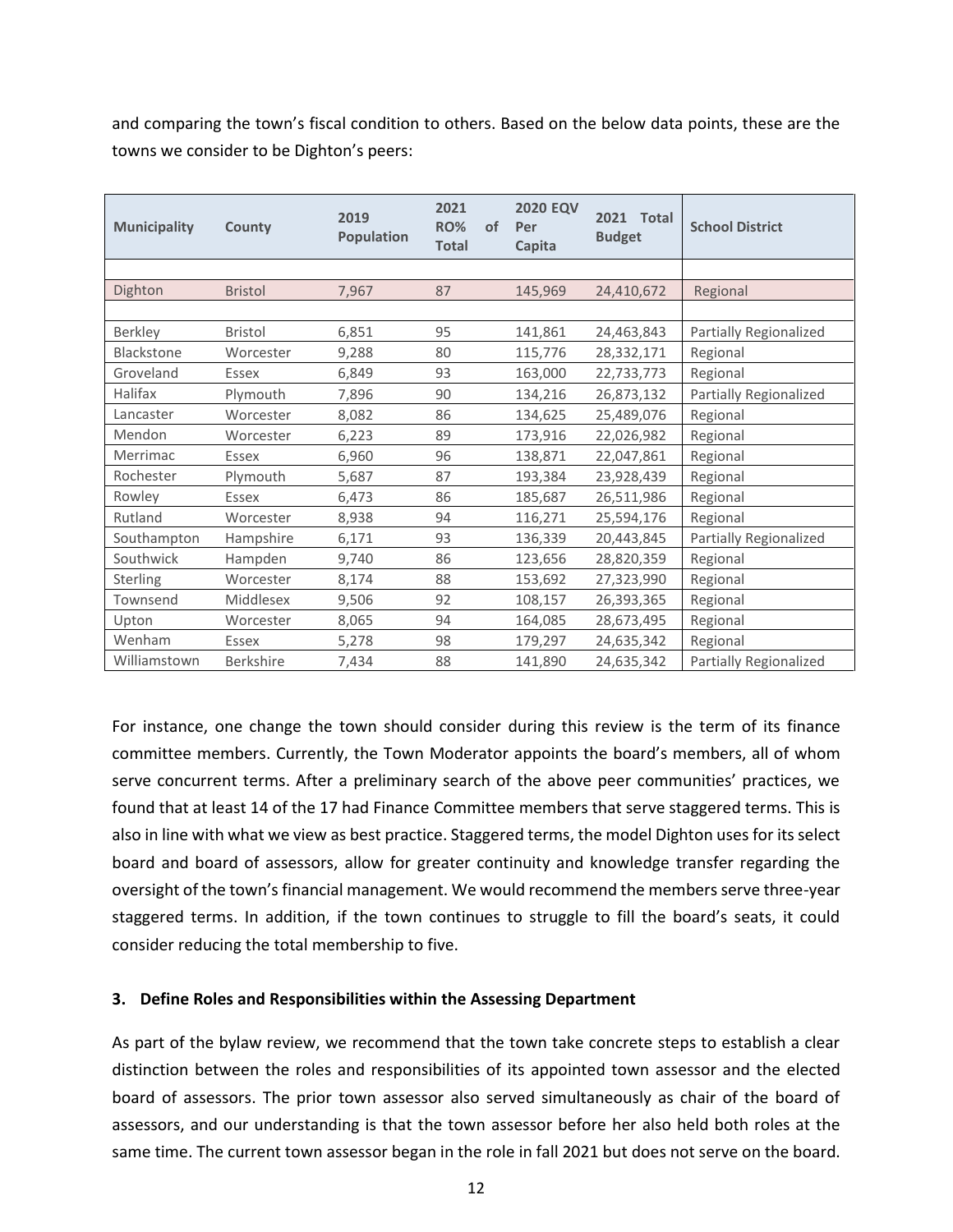This has led to some confusion about the distinction between the role of the town assessor and that of the board's chair, as the roles were essentially, and unofficially, one and the same until recently. The town's bylaws make no mention of the board of assessors or town assessor, among other financial officers mentioned in the previous recommendation.

While specific models of oversight and management of day-to-day operations in assessing offices vary by community, there still needs to be an agreed upon list of codified responsibilities for both professional and elected staff. Based on the job description, we understand that the town assessor "serves under the general direction of the Board of Assessors and is a key member of Dighton's Financial Team." Further clarification is needed in bylaw to ensure a lasting framework, leaving future residents and policy makers with clear guidance as opposed to forcing them to interpret past practice.

As a department head, the town assessor has other day-to-day responsibilities related to management of in-house professional staff and outside consultants. The bylaws should speak to the role of the assessor to account for these necessary responsibilities, as they should with other department heads. The town assessor's role should also be clearly distinct from that of the elected board of assessors. We recommend that there be defined responsibilities that clarify the relationship between the board and professional staff. We generally recommend that appointed staff handle the day-to-day operations of the office, while the board should review and approve or reject policy measures at its public meetings.

As it relates to the assessing department, the town should ensure that staff have the necessary tools at their disposal to fulfill their responsibilities. This includes not only software and professional services, but also professional development and training opportunities. It is in the town's interest to invest in its assessing operations. Not doing so could lead to failure to capture new growth in the tax base, especially critical given the financial scenario the town currently faces. While the town assessor has benefited from the institutional knowledge of the prior assessor who until recently still served on the board, the town should make sure that no one person retains all of the institutional knowledge of town management, policies, and procedures. In any department, this transfer of knowledge should be part of a strong succession planning strategy. In any community, we discourage any one individual serving as a "single point of failure", meaning if that person should transition suddenly out of the organization, the town should be left with both a smooth personnel and operational transition.

Lastly, it is our understanding that one member of the board recently completed the required "Course 101" training for assessors offered by DLS. The town should prioritize having its board members complete these modules once elected to ensure there is no risk of delay in setting the annual tax rate.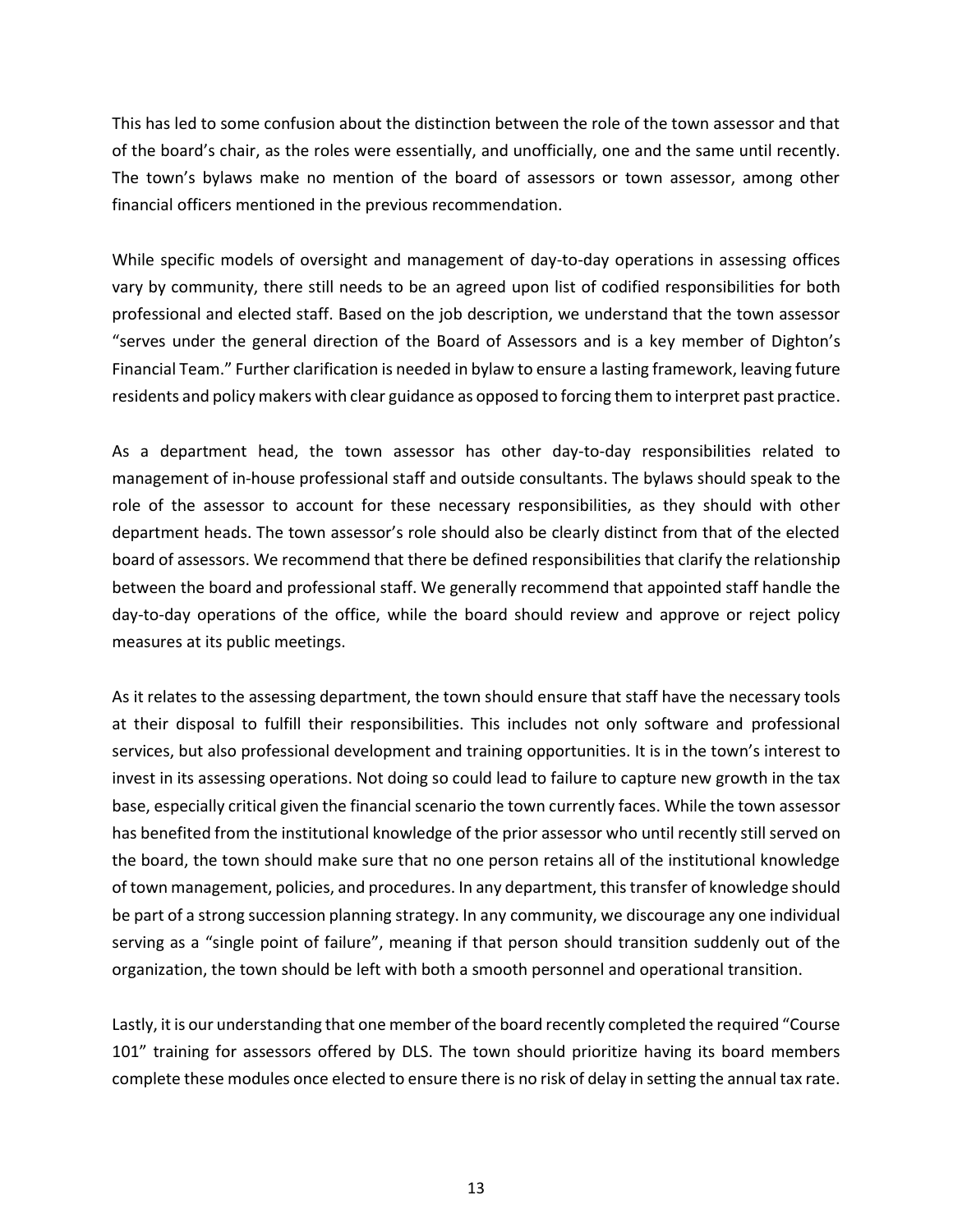#### <span id="page-17-0"></span>**4. Develop and Adopt Formal Financial Policies**

To provide instructive guidance for promoting sound, consistent fiscal planning and effective financial management, we encourage the board of selectmen to adopt a set of formal financial policies. At minimum, the topics we recommend for Dighton to explore include:

- Antifraud
- Capital planning
- Disbursements
- Financial reserves
- Forecasting
- Ambulance receivable write-offs
- **Investments**
- Procurement conflict of interest
- **Reconciliations**
- Revenue turnover
- Tax enforcement

These policies will strengthen the town's internal controls, provide instructive guidance, and promote consistency as local officials plan, direct, monitor, and protect municipal assets and resources.

As a model that could be converted for local adoption, Dighton could look to the policy manual that we recently created for the Town of Berlin, which we are transmitting along with the report as a Word document in addition to a sample ambulance receivables policy. As mentioned previously, referring to the adopted policies of peer communities may also be a good starting point. If the town would like to address additional policy topics over time, it can review the other manuals we have posted: [mass.gov/consulting-reports.](https://www.mass.gov/consulting-reports)

We suggest the town administrator review our policy manuals and seek input from selectmen and finance committee members on specific policy decision points, such as targets for reserve and debt levels, forecasting assumptions, and other specifics. A consensus between the two groups is desirable. The policies that relate to day-to-day operations should be discussed with the financial management team, as well as the select board. Once any operational policy has been adopted, the board of selectman and town administrator should ensure that it is distributed to all applicable parties, including all relevant department heads. Lastly, adopted policies should be reviewed periodically and updated as needed.

#### <span id="page-17-1"></span>**5. Build a Financial Forecast**

We recommend the town develop and maintain a five-year financial forecast to guide its budget process and overall financial strategy. To do so, the town administrator should consolidate current and past revenue and expenditure reports and work with the town's policy makers, financial team, and department heads to develop a comprehensive multiyear forecast. A forecast will enable Dighton to promote long-term financial health and plan strategically for necessary capital investments. It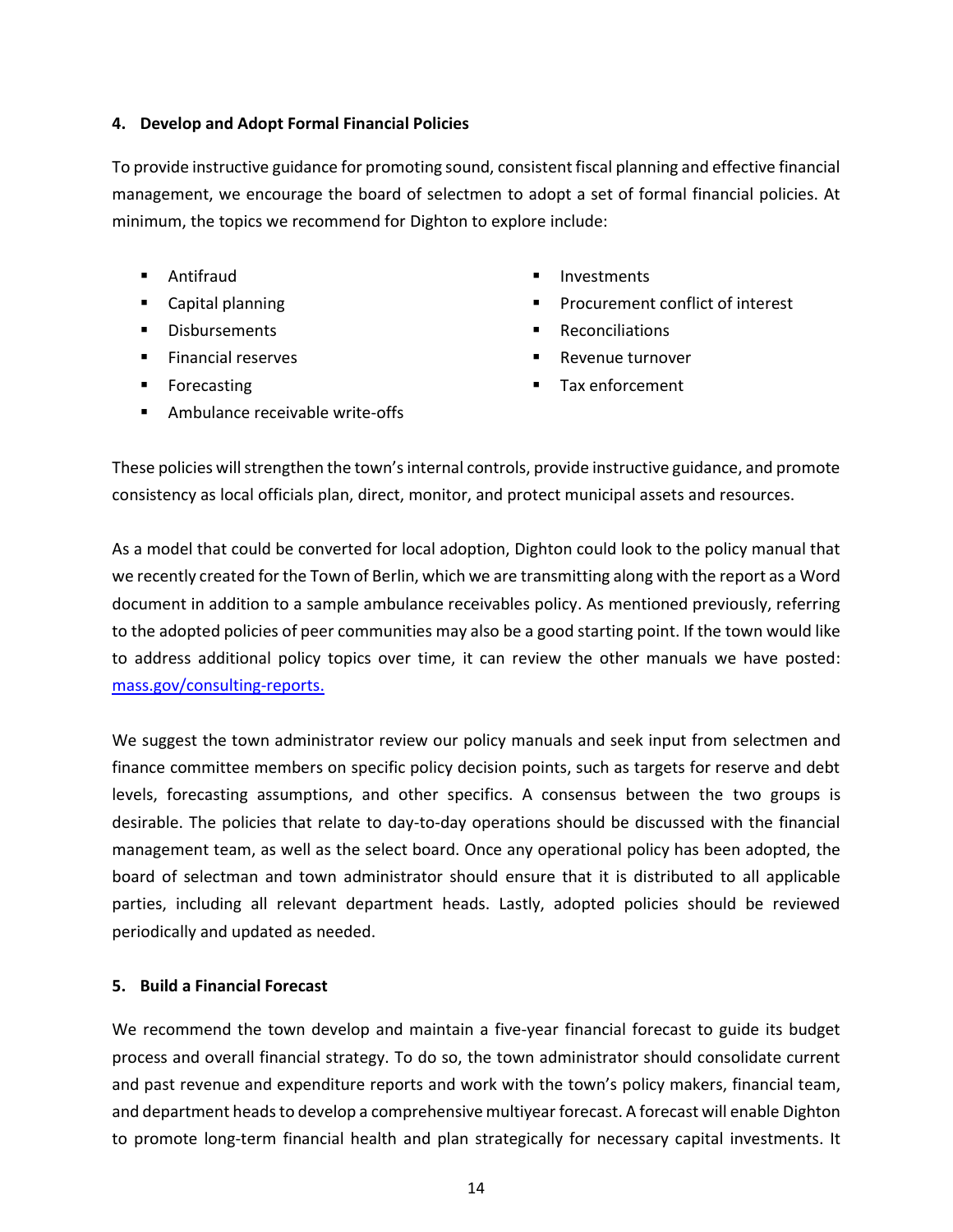allows for the evaluation of the effect of budget choices, including wage increases offered via collective bargaining and the addition to or subtraction from existing town services. Given the requirements of Proposition 2 ½, municipalities first determine what revenues will be available in coming fiscal years prior to making budgetary decisions, and a forecast will allow Dighton to perform such an analysis with different budget scenarios.

#### <span id="page-18-0"></span>**6. Address Tax Title Balances**

We recommend that the treasurer/collector formulate a plan to reduce the number of properties in tax title. Dighton's properties in tax title collectively owe \$1,698,377 including fees, interest, and other charges. To reduce this figure, we suggest that the treasurer/collector use a spreadsheet to organize tax titles into groups and then move them through the process by taking the appropriate actions listed below.

- Fast-track land of low value properties toward auction outside of Land Court proceedings. To qualify, a vacant or improved tax title property must have a current assessed value less than \$24,804 for calendar year 2022.
- Consolidate multiple parcels under single ownership to address them together, either in Land Court or during negotiations for partial payment agreements.
- Investigate properties with bad addresses and/or deceased owners to try to identify and contact the legal owners or persons in possession. For owners that cannot be found, either assess taxes to persons unknown or petition the Commissioner of Revenue under M.G.L. c. 59, §11 for the authority to assess taxes to the person in possession.
- Review existing payment agreements to verify if they are being paid in sufficient amounts to discharge the outstanding tax balances within reasonable time. If not, restructure or void the agreements and initiate foreclosure proceedings.

The town should also adopt a tax enforcement policy to help reduce properties currently in tax title and to prevent the number from growing further. By following best practices included in the sample financial policies attached to this report, Dighton should update the structure of its current payment plans. For instance, payment plans should require a down payment of a fixed percentage of the owed amount. In addition, the term of the plan should not exceed five years, and the taxpayer should remain up to date on the current year's tax bills.

As a reminder, any amount of receivables uncollected in a given fiscal year leads to a decrease in certified free cash. The below table shows total uncollected property taxes for each year since Fiscal Year 2017, and how that amount relates to that year's total certified free cash.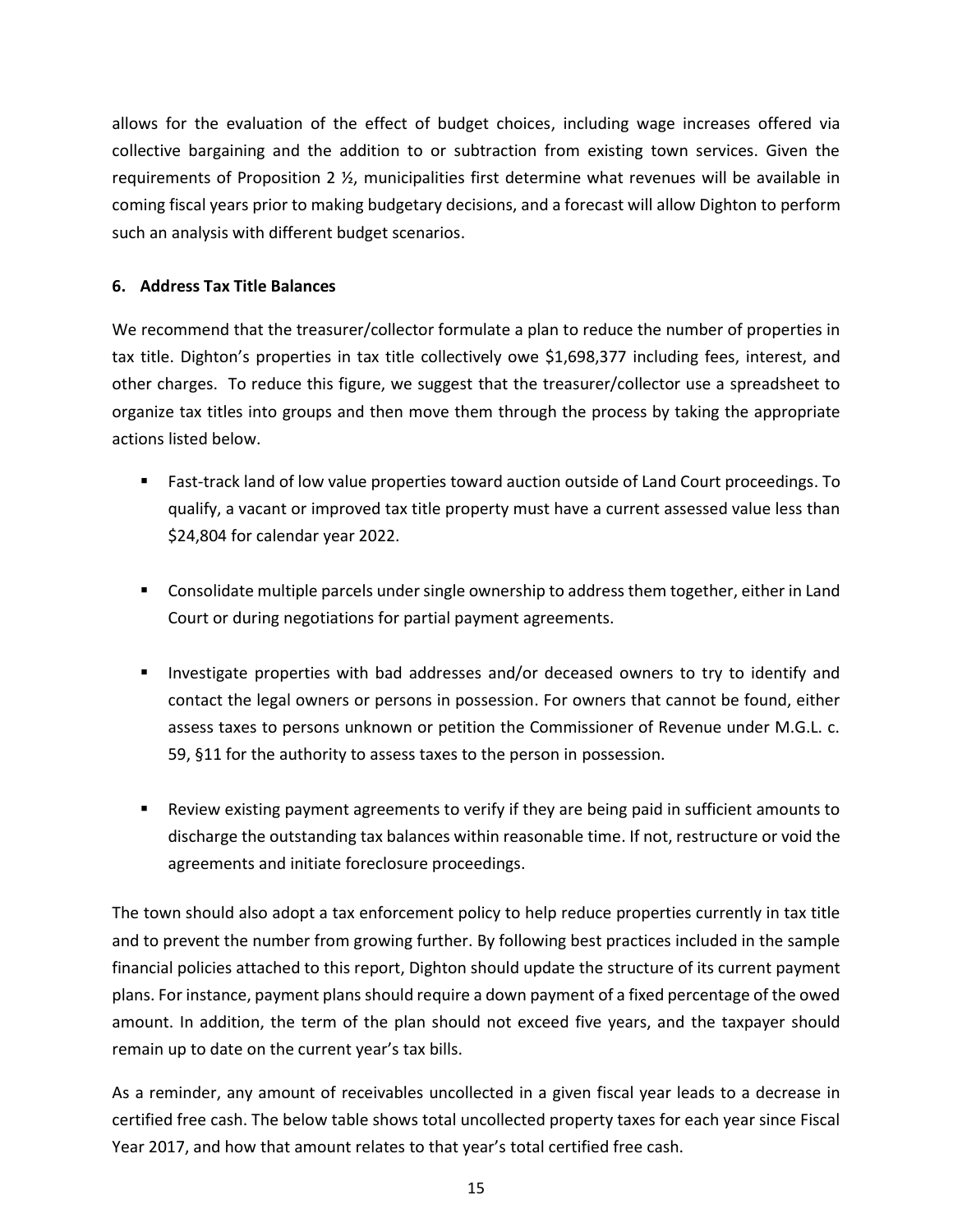| <b>Fiscal Year</b> | <b>Personal Property Taxes</b><br><b>Receivable</b> | <b>Real Estate Taxes</b><br>Receivable | <b>Total</b> | <b>Decrease to Free</b><br>Cash |  |
|--------------------|-----------------------------------------------------|----------------------------------------|--------------|---------------------------------|--|
| <b>FY17</b>        | \$39,839                                            | \$238,879                              | \$278,718    | 14%                             |  |
| <b>FY18</b>        | \$40,269                                            | \$407,480                              | \$447,749    | 22%                             |  |
| <b>FY19</b>        | \$37,870                                            | \$219,381                              | \$257,251    | 15%                             |  |
| <b>FY20</b>        | \$42,629                                            | \$231,012                              | \$273,641    | 21%                             |  |
| FY21               | \$47,208                                            | \$320,513                              | \$367,721    | 20%                             |  |

To reduce tax title accounts and collect any portion of the outstanding taxes owed, the town will require commitments not only from the treasurer/collector but also from the board of selectmen and town meeting. A well-thought-out plan of action supported by an infusion of resources can help maximize collections and convince current and potential delinquent taxpayers of the town's seriousness in the collection of taxes.

#### **7. Develop and Adopt a Personnel Policy for Non-Union Employees**

The growing complexities of personnel management make it incumbent on municipalities to stay current, consistent, and thorough in forming and applying related policies and procedures. We therefore recommend that the select board, town administrator, and treasurer/collector, as the town's functional human resources director, work to develop written employment and conductrelated policies that would be included in a new personnel bylaw.

At minimum, these should include documents on leave time, employment contracts, affirmative action, sexual harassment, the Whistleblower Act, conflict of interest, ethics, personal security, and acceptable email, internet, and social media usage. A copy of the personnel policy should be given to all current employees and to new staff at time of hire. An acknowledgment form should be created for employees to verify their receipt by signature along with an Excel spreadsheet to track universal acknowledgment compliance.

#### <span id="page-19-0"></span>**8. Prioritize Investment in Time and Attendance Software**

We recommend that Dighton purchase time and attendance software to reduce the flow of paperwork, allow staff to focus on other financial matters, and increase overall efficiency. The town's current payroll process is very manual. The assistant town accountant reviews each employee's paper timesheet for errors, and each is then signed by the town accountant. Accrued time off information is maintained in a spreadsheet that is manually updated by the treasurer/collector. All of this must be done in accordance with the town's weekly payroll schedule.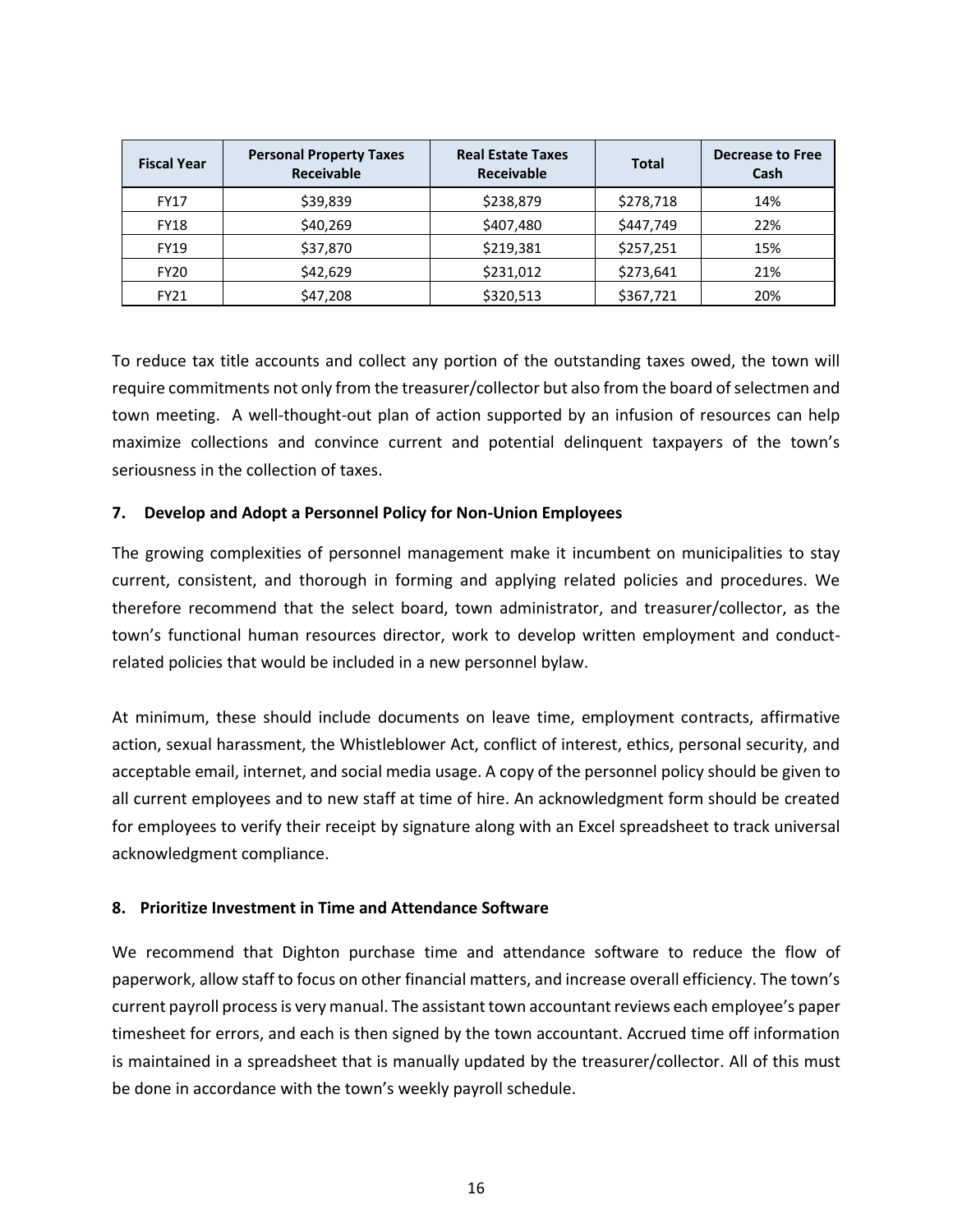If the town were to move forward with a new time and attendance system, we recommend adopting a bi-weekly pay schedule. An increasing number of employers in both the public and private sectors, including the Commonwealth, compensate employees on a biweekly basis. Although this will require collective bargaining and a 90-day notice to employees, paying employees every two weeks, or 26 times per year, reduces the processing time, saves money, simplifies reconciliations, and further frees up staff time.

#### <span id="page-20-0"></span>**9. Confirm Availability of Certain Revenues for Specific Purposes.**

We recommend the town consult with their DLS Bureau of Accounts (BOA) field representatives, staff from DLS' Municipal Finance Law Bureau, and town counsel prior to pursuing any new bylaw that would dedicate revenues from PILOT agreements towards capital projects or the capital stabilization fund. At least three of the town's PILOT agreements were agreed to under M.G.L. c. 59 section 38H(b), which is expressly excluded from one of the areas of dedication under the stabilization fund statute (M.G.L. c. 40 section 5B). In general, all monies from a PILOT agreement are general fund revenues, so, absent special legislation, none of these monies can be dedicated directly to a stabilization fund. To use these funds for those purposes, town meeting would have to appropriate the general fund revenue to the capital stabilization fund.

We further recommend that the town review existing PILOT agreements with the DLS' Bureau of Local Assessment (BLA) to ensure valuations and revenues are being recorded and reported correctly.

#### <span id="page-20-1"></span>**10. Prioritize Training and Professional Development Opportunities for Staff**

We recommend that Dighton encourage and provide funding for financial office department heads and their staff to attend training and other professional development opportunities. In addition, the town should reach out to its software vendors to see what training material they can supply and training sessions they can offer at what costs.

The town's department heads should continue to ensure a high level of cross-training within applicable departments. Many processes are detailed in step-by-step notes for others to use and follow, and we encourage the town to continue this effort by developing formalized procedure manuals for all financial processes.

#### <span id="page-20-2"></span>**11. Allow for Remote Data Entry by Departments**

We recommend that the town allow for remote entry capability to all departments. With proper training, departmental staff could be given responsibility for data entering their vendor bills into VADAR. The accountant's and treasurer/collector's staff would then match the departments'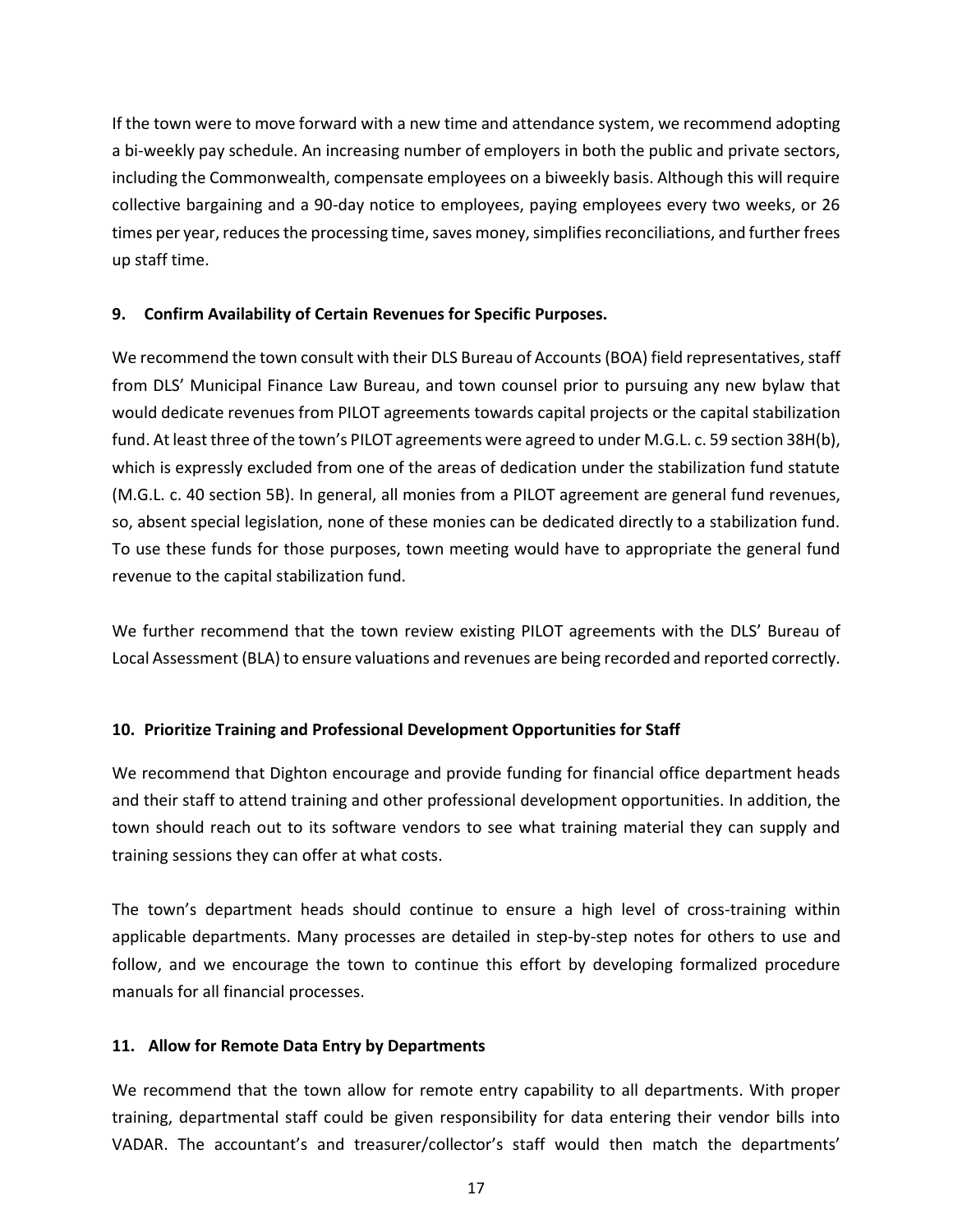electronic submissions against their submitted back-up documents before accepting and posting the data to the appropriate place (e.g., warrant, general ledger, or cash book). As systems upgrade, this could be expanded to include payroll information and receipts. This would distribute the burden of data entry without weakening financial controls.